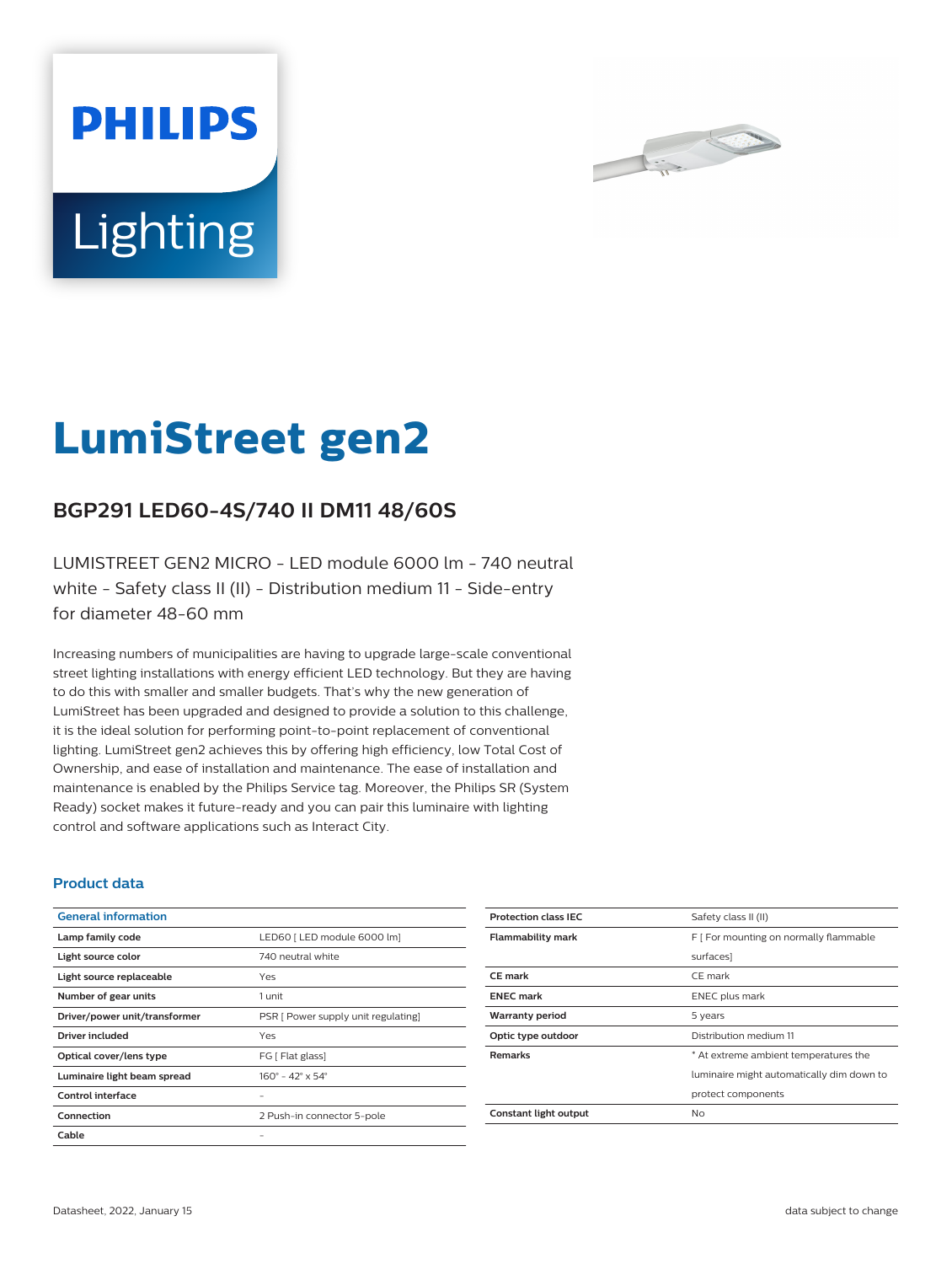## **LumiStreet gen2**

| Number of products on MCB of 16 A type | 26                                             |
|----------------------------------------|------------------------------------------------|
| в                                      |                                                |
| <b>EU RoHS compliant</b>               | Yes                                            |
| Light source engine type               | LED                                            |
| Service tag                            | Yes                                            |
| Serviceability class                   | Class A, luminaire is equipped with            |
|                                        | serviceable parts (when applicable): LED       |
|                                        | board, driver, control units, surge protection |
|                                        | device, optics, front cover and mechanical     |
|                                        | parts                                          |
| <b>Product family code</b>             | BGP291 [ LUMISTREET GEN2 MICRO]                |
|                                        |                                                |
| Light technical                        |                                                |
| Upward light output ratio              | 0                                              |
| Standard tilt angle posttop            | $O^{\circ}$                                    |
| Standard tilt angle side entry         | О°                                             |
|                                        |                                                |
| <b>Operating and electrical</b>        |                                                |
| <b>Input Voltage</b>                   | 220 to 240 V                                   |
| <b>Input Frequency</b>                 | 50 to 60 Hz                                    |
| Inrush current                         | 21A                                            |
| Inrush time                            | $0.225$ ms                                     |
| <b>Power Factor (Min)</b>              | 0.98                                           |
|                                        |                                                |
| <b>Controls and dimming</b>            |                                                |
| Dimmable                               | No                                             |
|                                        |                                                |
| <b>Mechanical and housing</b>          |                                                |
| <b>Housing Material</b>                | Aluminum die-cast                              |
| <b>Reflector material</b>              | Polycarbonate                                  |
| Optic material                         | Polymethyl methacrylate                        |
| Optical cover/lens material            | Glass                                          |
| <b>Fixation material</b>               | Aluminum                                       |
| <b>Mounting device</b>                 | 48/60S [Side-entry for diameter 48-60 mm]      |
| Optical cover/lens shape               | Flat                                           |
| Optical cover/lens finish              | Clear                                          |
| Overall length                         | 520 mm                                         |
| <b>Overall width</b>                   | 234 mm                                         |
| <b>Overall height</b>                  | 95 mm                                          |
| Effective projected area               | $0.0235 \, \text{m}^2$                         |
| Color                                  | Gray                                           |
| Dimensions (Height x Width x Depth)    | 95 x 234 x 520 mm (3.7 x 9.2 x 20.5 in)        |

| Approval and application               |                                               |
|----------------------------------------|-----------------------------------------------|
|                                        |                                               |
| Ingress protection code                | IP66   Dust penetration-protected, jet-proof] |
| Mech. impact protection code           | IK08 [ 5 J vandal-protected]                  |
| Surge Protection (Common/Differential) | Luminaire surge protection level until 6 kV   |
|                                        | differential mode and 8 kV common mode        |
|                                        |                                               |

| Initial performance (IEC compliant)   |                        |
|---------------------------------------|------------------------|
| Initial luminous flux (system flux)   | 5280 lm                |
| Luminous flux tolerance               | $+/-7%$                |
| Initial LED luminaire efficacy        | 139 lm/W               |
| Init. Corr. Color Temperature         | 4000 K                 |
| Init. Color Rendering Index           | 70                     |
| Initial chromaticity                  | (0.381, 0.379) SDCM <5 |
| Initial input power                   | 38 W                   |
| Power consumption tolerance           | $+/-10%$               |
| Init. Color Rendering Index Tolerance | $+/-2$                 |

## **Over time performance (IEC compliant)**

| Control gear failure rate at median useful 10 % |  |
|-------------------------------------------------|--|
| life 100000 h                                   |  |
| Lumen maintenance at median useful life* L96    |  |
| 100000h                                         |  |

#### **Application conditions**

| Ambient temperature range          | $-40$ to $+50$ °C. |
|------------------------------------|--------------------|
| Performance ambient temperature Tq | 25 °C              |
| Maximum dim level                  | 0% (digital)       |

| <b>Product data</b>                  |                                    |
|--------------------------------------|------------------------------------|
| <b>Full product code</b>             | 871951407911300                    |
| Order product name                   | BGP291 LED60-4S/740 II DM11 48/60S |
| <b>EAN/UPC - Product</b>             | 8719514079113                      |
| Order code                           | 07911300                           |
| <b>Numerator - Quantity Per Pack</b> |                                    |
| Numerator - Packs per outer box      |                                    |
| Material Nr. (12NC)                  | 910925866645                       |
| Net Weight (Piece)                   | 4.000 kg                           |